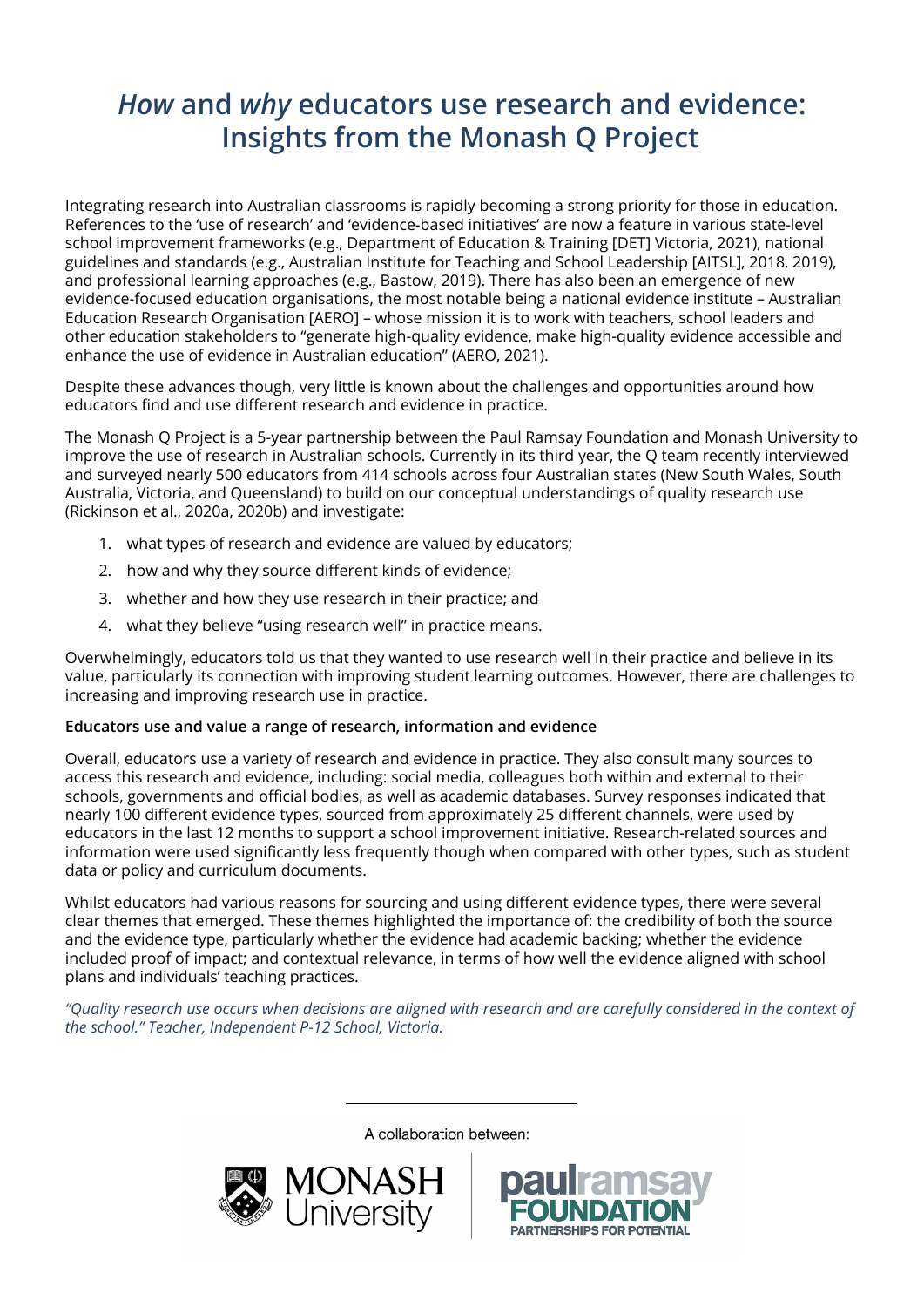## **Research is used in a variety of ways**

Despite research-related sources and evidence types being used less frequently when compared with other types, nearly three-quarters of all educators (70%) indicated that they had used research in the last 12 months. When research was used, it was done so in various ways. Educators reported using research in direct instrumental ways (e.g., 67% used research to design or plan a new program or initiative), as well as in indirect conceptual ways (e.g., 55% used research to better understand an issue or problem). Research was also used individually (e.g., 72% used research to improve their knowledge of a topic or subject, with 67% using it to reflect on their own practice) and collectively with others (e.g., 76% used research to discuss best practice with colleagues). Contextual relevance again was a clear reason for using research to support decision-making and practice improvement.

## **Challenges to increased and improved research use**

Educators, particularly teachers, indicated that there were challenges to increased and improved use of research in practice. These challenges may account for why teachers appear to use research less in practice (61% reported using in research in the last 12 months) when compared with school leaders (91%). Challenges faced by teachers centre on their beliefs in both the value of research and in their school's support of research use, as well as their own research-related skills. For example, approximately 60% of all teachers (compared with 18% of school leaders) indicated that their own knowledge and experience should be prioritised over the use of research to improve practice. Teachers also reported significantly less confidence or ability than school leaders to: find and source relevant research; judge research quality; analyse and interpret different research for use; and initiate discussions with colleagues. Nearly two-thirds indicated that they had low levels of trust in research due to perceived bias.

Whilst time and access issues were a concern for all educators, nearly 80% of teachers felt that they did not have sufficient access to research, and 85% felt that they did not have adequate time to engage with research properly. Just over 50% of teachers believed that their schools were accountable for not specifically making sufficient time available to use research.

#### *Using research well involves "having the time to access new ideas" and then "having the time to digest and implement it". Teacher, Catholic Secondary School, Victoria.*

### **Supporting educators to improve their use of research in practice**

Educators' survey and interview responses provide important cues for teachers, school and system leaders as to how research use can be increased and improved in practice.

Foremost, **educators themselves need to be supported as critical consumers of information**. Having the right skills to find, assess and use research in practice, as well as the confidence in these skills was deemed necessary by educators. Having an open and questioning mindset and a belief in the value of connecting research with improvements in practice were also important. All education sector stakeholders have roles to play in supporting educators to develop their skill bases, as well as ensuring that school cultures are supportive and encouraging of experimentation with research-informed practices.

**Research itself also needs to be contextually relevant, credible and practical** for educators to want and be able to use it in practice. Researchers, policy-makers and research organisations need to be cognisant of educators' needs in this regard. Simply disseminating research or evidence that is assumed to be contextually relevant may not be sufficient. Research availability and accessibility must also go hand-in-hand with increasing educators' awareness of credible and trustworthy research sources, as well as their researchrelated skills.

A collaboration between: